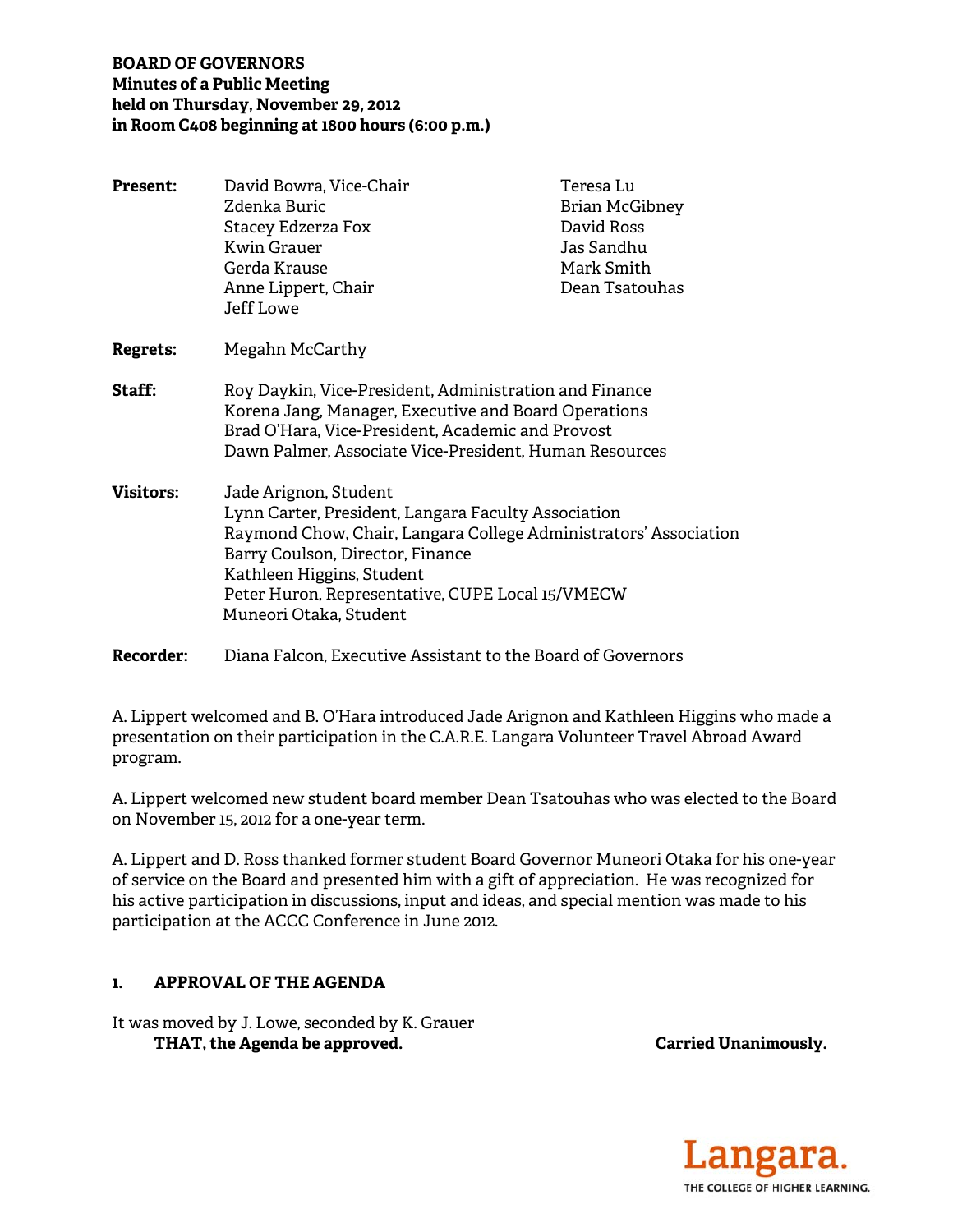### **2. APPROVAL OF THE MINUTES and BUSINESS ARISING**

### **a) Minutes of the Meeting held on September 27, 2012**

It was moved by K. Grauer, seconded by J. Lowe  **THAT, the Minutes of the Langara College Board Public Meeting held on September 27, 2012 be approved.** 

**Carried Unanimously.** 

### **3. CHAIR'S REPORT**

## **a) Community Connections**

A. Lippert reviewed the activities as noted in the Community Connections memo attached to the agenda.

A. Lippert noted her attendance at the Donor Recognition event held earlier in the day for Mrs. Eva Kero, who has donated a second collection of art painted by her late husband, Mel Kero, a former English faculty member and founder of the Creative Writing Program.

A. Lippert highlighted the BC Colleges Presidents and Board Chairs meeting she and D. Ross attended on November 5, 2012. D. Ross provided a summary of the meeting with Minister John Yap who was also in attendance.

A. Lippert encouraged Board Members to attend the Langara Faculty Association Presidents' Bar & Dinner on December 14, 2012.

A. Lippert reminded Board Members of the importance of their participation in events organized by the College as a way to become more familiar with the work of the College and also with the members of the College Community.

### **4. PRESIDENT'S REPORT**

D. Ross referenced his memo dated November 22, 2012 attached to the agenda which highlighted College events that occurred from October – November, 2012.

D. Ross reported on the following:

- Federal Immigration Policy changes to reflect immigration work ability;
- Attendance as a speaker at a Conference Board of Canada Roundtable on Immigration;
- Invitation to attend a Leaders Roundtable on Immigration international meeting in the Philippines in January 2013;
- Meeting with Diane Finley, Federal Minister of Human Resources and Skills Development re: skills shortages and mobility;
- New partnership with UBC to support Aboriginal students in their transition from Langara to UBC;
- MOU with Nicola Valley Institute of Technology to solidify pathways for students between institutions;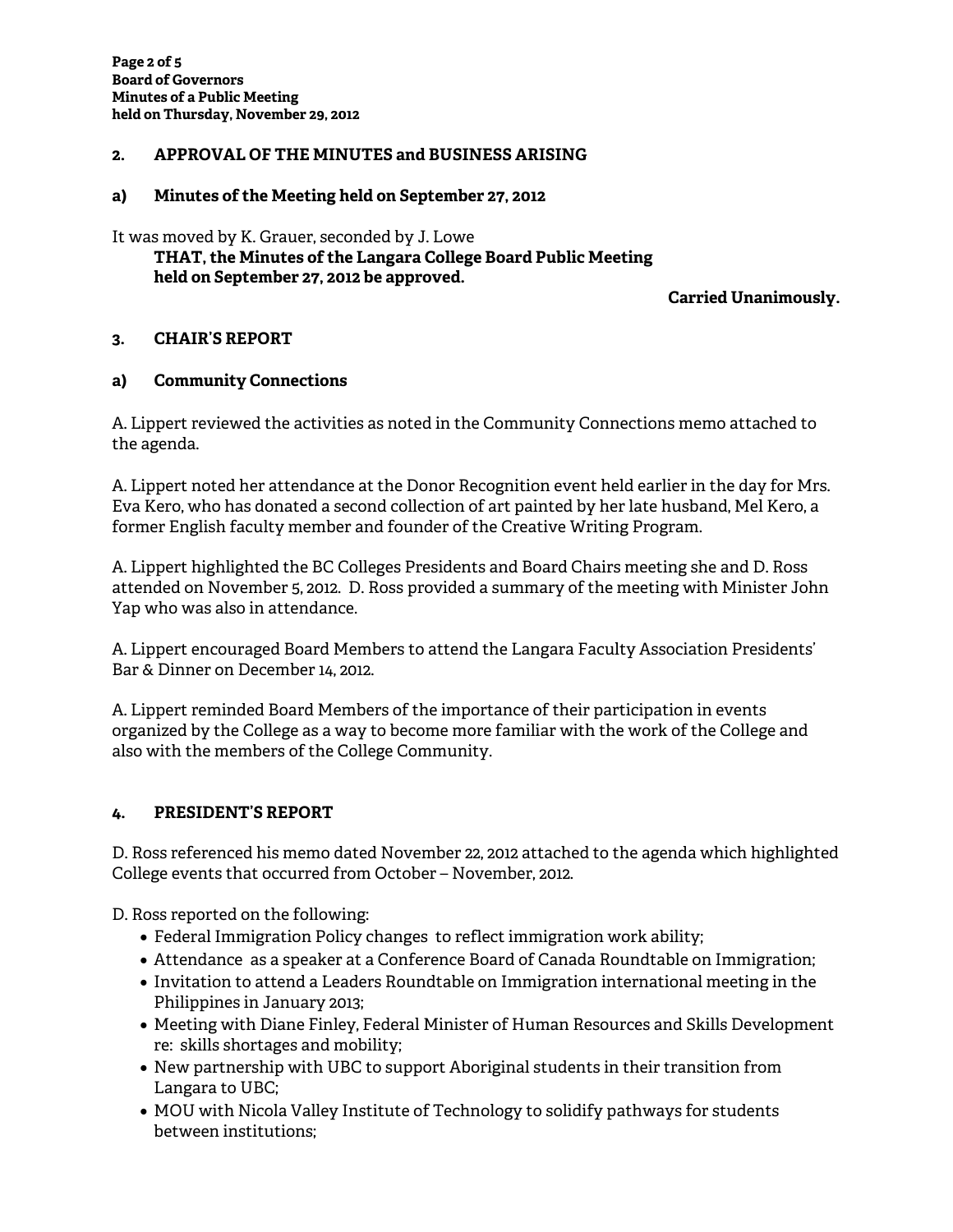- Attendance as a speaker at a BC Business Council conference on the Role of Postsecondary Education in Filling the Skills Gap;
- Provincial budget and second quarter forecast;
- Secondary School Counsellors lunch held on October 24, 2012;
- Scholarship Activity event held on November 2, 2012 to celebrate scholarships and applied research with displays and demonstrations highlighting scholarly activity on campus;
- First intake of students have arrived as part of the Shenzhen Polytechnic Partnership;
- First Nursing students graduating from the Inscol Academy Partnership with 27 students expected in the next intake;
- Solid enrolments for the Fall semester;
- Leadership Development Sessions;
- First annual Student Leadership Conference held October 26, 2012; and,
- Very successful Canadian Nursing Student Association conference hosted by Langara on October 19-21, 2012. Coordinated by Nursing students and the first time ever held in British Columbia.

D. Ross thanked everyone for their support since announcing his resignation from Langara effective March 1, 2013.

# **5. COMMITTEE REPORTS**

# **a) Board Coordinating Committee – Meeting held on October 9, 2012**

A. Lippert reminded Board Members of the role of the Coordinating Committee to make decisions on behalf of the Board when there is not sufficient time to present the item to the entire Board.

A. Lippert highlighted the minutes of the meeting held on October 9, 2012 attached to the agenda noting that in the absence of a board meeting in October, the Coordinating Committee reviewed the Second Quarter Financial Forecast for 2012/13 and confirmed that the report was submitted to the Ministry by the due date of October 9, 2012.

She noted that the next report, Third Quarter, is due January 2, 2013 and per usual practice, will require review by the Board Coordinating Committee as the submission dates are not in rotation with board meeting dates.

### **b) Administration and Finance Committee – Meeting held on November 15, 2012**

K. Grauer highlighted the minutes of the meeting held on November 15, 2012 attached to the agenda noting that the Administration and Finance Committee received an update to the 2013/14 – 2016/17 Budget and that a recommendation to increase domestic tuition fees will be coming to the Board for approval at its January 2013 meeting. The Langara Students' Union Financial Statements as at Year Ended April 30, 2012 were also received for information.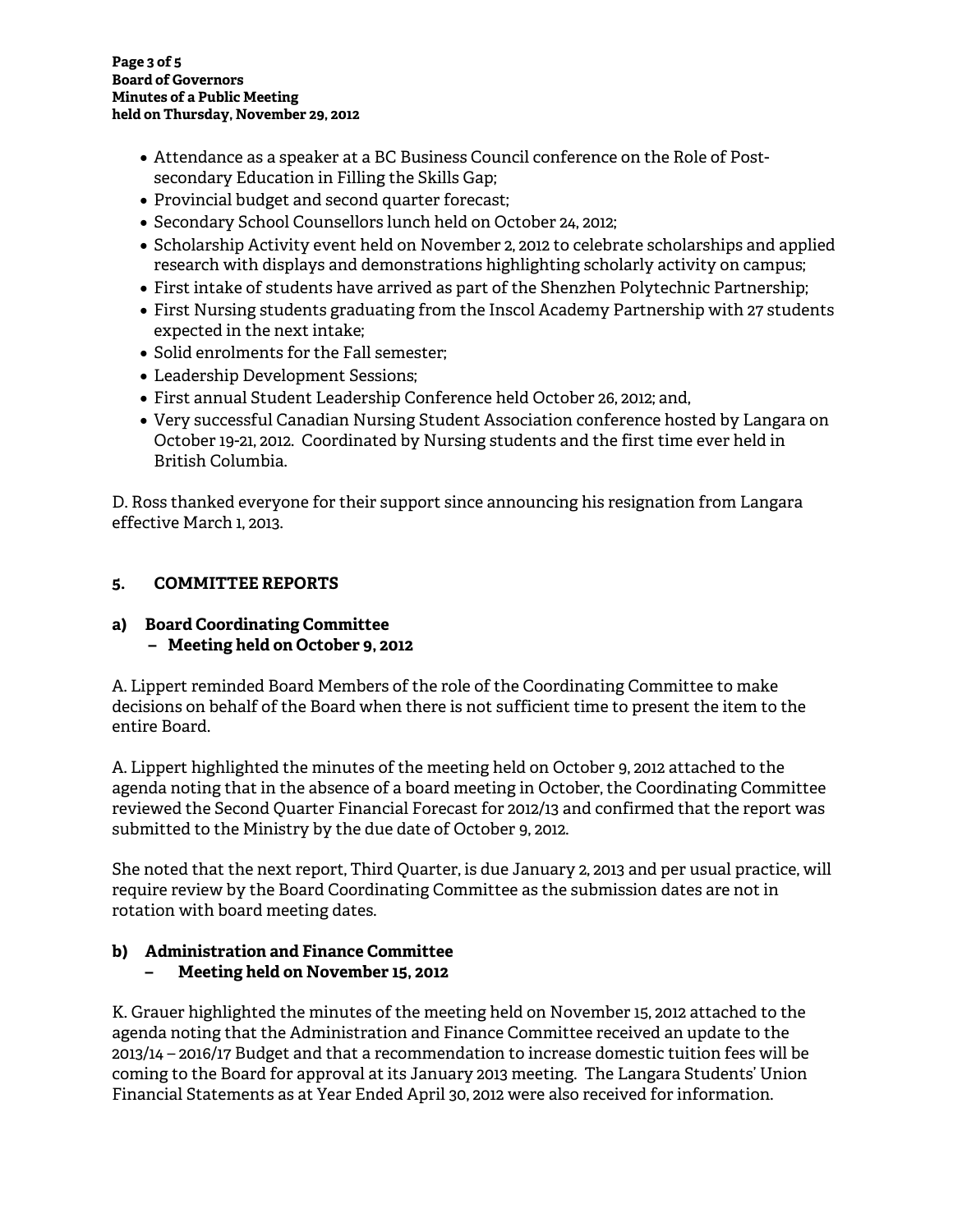## **6. FOR INFORMATION**

## **a) Second Quarter Financial Summary to September 30, 2012**

R. Daykin highlighted the Second Quarter financial results to September 30, 2012 as presented in the memo attached to the agenda.

### **b) Semi-annual Review of Investment Activity to September 30, 2012**

B. Coulson highlighted the Semi-annual Review of Investment Activity to September 30, 2012 as presented in the memo attached to the agenda. In response to a question, B. Coulson noted that endowed funds are managed by Genus Capital Management.

# **7. EDUCATION COUNCIL REPORTS**

## **a) Report of the Meeting held on September 18, 2012**

G. Krause highlighted the summary report of the Education Council meeting held on September 18, 2012 attached to the agenda and noted that effective April 2013 Human Kinetics will change its name to Kinesiology with no change in curriculum or course content. She also noted a new course titled High Performance Strength & Conditioning and the timeline for students to access new program information on the website.

### **b) Report of the Meeting held on October 16, 2012**

G. Krause highlighted the summary report of the Education Council meeting held on October 16, 2012 attached to the agenda and noted that the Design Formation Program has made changes to the language proficiency requirements for international students and those outside of BC.

The Education Council Summary Reports for September 18 and October 16, 2012 were received for information.

# **9. BOARD MEMBERS' REPORT**

Nil.

# **10. CONSTITUENT GROUP REPORTS**

P. Huron highlighted the current Design Formation event being held on campus and the introduction of a Continuing Studies Singer Songwriter Program as offered in the Spring 2012 catalogue.

R. Chow highlighted events hosted by the Langara College Administrators' Association and LEDC .

### **11. VISITORS' COMMENTS**

Nil.